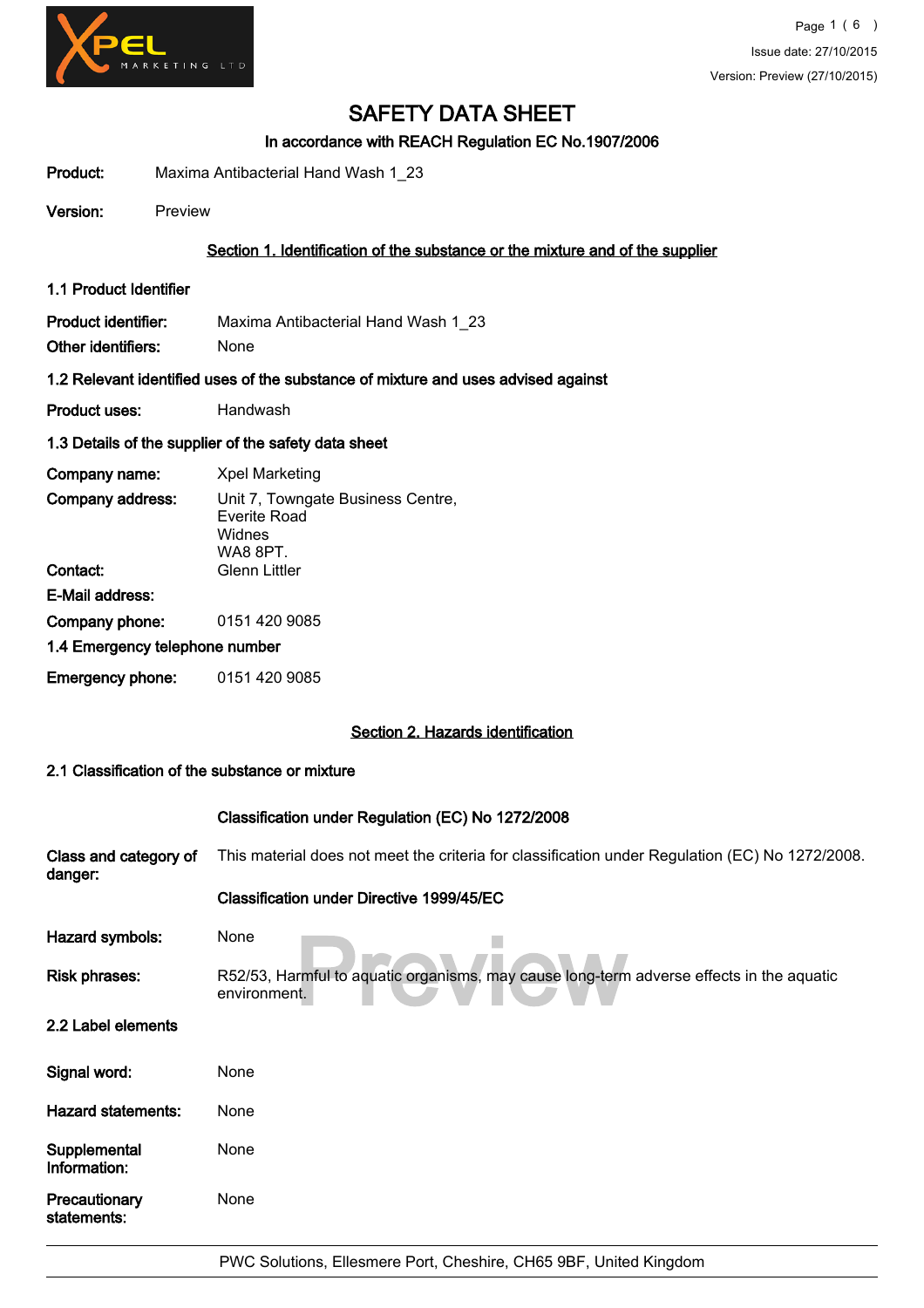

In accordance with REACH Regulation EC No.1907/2006

Product: Maxima Antibacterial Hand Wash 1\_23

| Version: | Preview |
|----------|---------|

Pictograms: None

Other hazards: None

### Section 3. Composition / information on ingredients

# 3.2 Mixtures

#### Contains:

| Name                                            | CAS       | EC        | <b>REACH Registration</b><br>No. | %     | Classification for (DSD) Classification for (CLP)<br>67/548/EEC | 1272/2008 |
|-------------------------------------------------|-----------|-----------|----------------------------------|-------|-----------------------------------------------------------------|-----------|
| 5-chloro-2-2(2,4-<br>dichlorophenoxy)<br>phenol | 3380-34-5 | 222-182-2 |                                  | 0.50% | Xi-N : R36/38-R50/53                                            | -5-5-     |

Substances with Community workplace exposure limits, not listed above:

Not Applicable

Substances that are persistent, bioaccumulative and toxic or very persistent and very bioaccumulative, greater than 0.1%:

Not Applicable

# Section 4. First-aid measures

#### 4.1 Description of first aid measures

Inhalation: Remove from exposure site to fresh air, keep at rest, and obtain medical attention. Eye exposure: Flush immediately with water for at least 15 minutes. Contact physician if symptoms persist. Remove contaminated clothes. Wash thoroughly with soap and water. Contact physician if irritation persists. Skin exposure: Ingestion: Rinse mouth with water and obtain medical attention.

#### 4.2 Most important symptoms and effects, both acute and delayed

None expected, see Section 4.1 for further information.

# 4.3 Indication of any immediate medical attention and special treatment needed

None expected, see Section 4.1 for further information.

# SECTION 5: Firefighting measures

# 5.1 Extinguishing media

Suitable media: Carbon dioxide, Dry chemical, Foam.

# 5.2 Special hazards arising from the substance or mixture

In case of fire, may be liberated: Carbon monoxide, Unidentified organic compounds.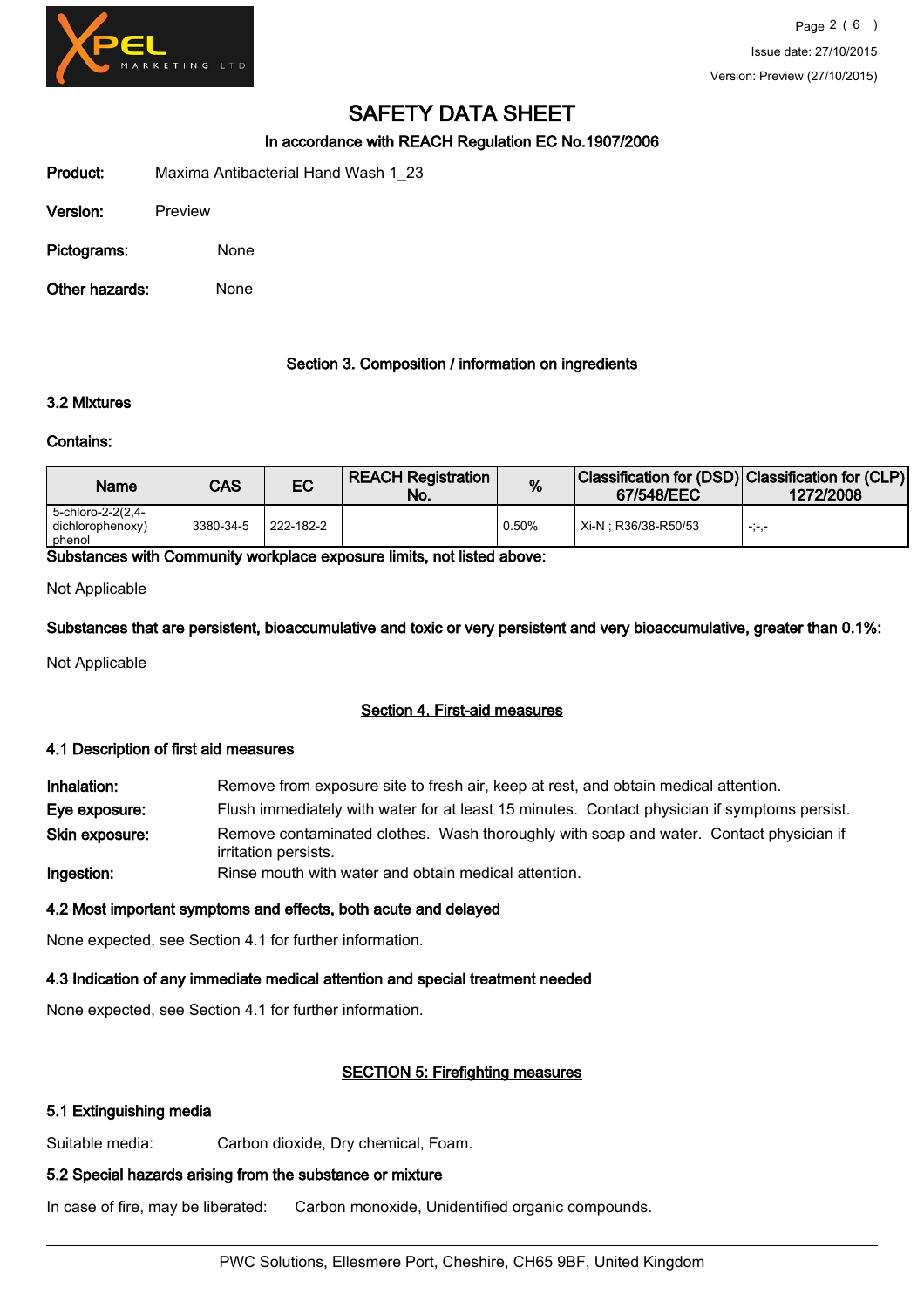

# In accordance with REACH Regulation EC No.1907/2006

Product: Maxima Antibacterial Hand Wash 1\_23

Version: Preview

### 5.3 Advice for fire fighters:

In case of insufficient ventilation, wear suitable respiratory equipment.

#### Section 6. Accidental release measures

#### 6.1 Personal precautions, protective equipment and emergency procedures:

Avoid inhalation. Avoid contact with skin and eyes. See protective measures under Section 7 and 8.

#### 6.2 Environmental precautions:

Keep away from drains, surface and ground water, and soil.

### 6.3 Methods and material for containment and cleaning up:

Remove ignition sources. Provide adequate ventilation. Avoid excessive inhalation of vapours. Contain spillage immediately by use of sand or inert powder. Dispose of according to local regulations.

#### 6.4 Reference to other sections:

Also refer to sections 8 and 13.

# Section 7. Handling and storage

#### 7.1 Precautions for safe handling:

Keep away from heat, sparks, open flames and hot surfaces. - No smoking. Use personal protective equipment as required. Use in accordance with good manufacturing and industrial hygiene practices. Use in areas with adequate ventilation Do not eat, drink or smoke when using this product.

#### 7.2 Conditions for safe storage, including any incompatibilities:

Store in a well-ventilated place. Keep container tightly closed. Keep cool. Ground/bond container and receiving equipment. Use explosion-proof electrical, ventilating and lighting equipment. Use only non-sparking tools. Take precautionary measures against static discharge.

#### 7.3 Specific end use(s):

Handwash: Use in accordance with good manufacturing and industrial hygiene practices. good manufacturing and industrial hygiene practices<br>Section 8. Exposure controls/personal protection

8.1 Control parameters Workplace exposure limits: Not Applicable 8.2 Exposure Controls Eye / Skin Protection Wear protective gloves/eye protection/face protection Respiratory Protection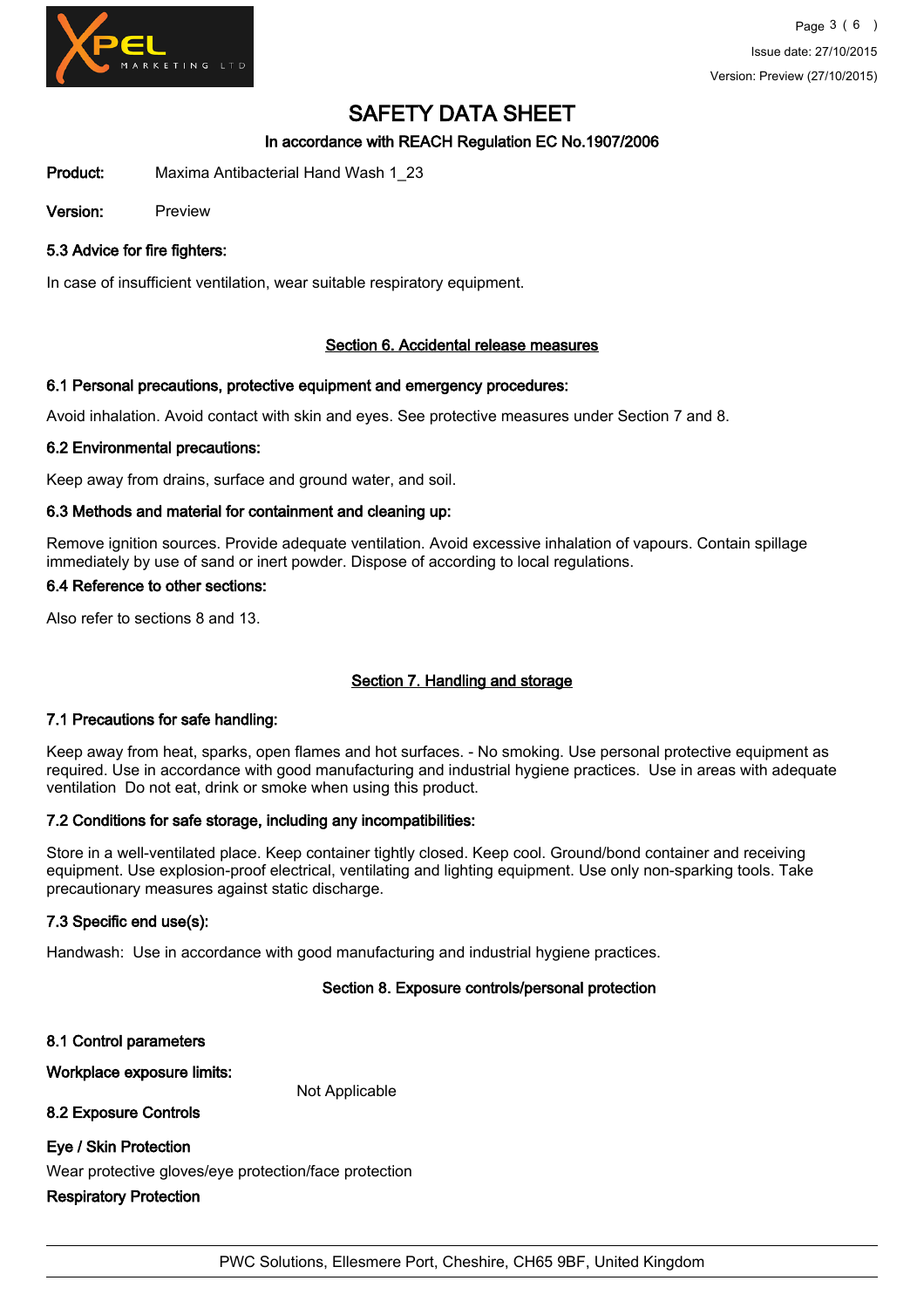

## In accordance with REACH Regulation EC No.1907/2006

Product: Maxima Antibacterial Hand Wash 1\_23

#### Version: Preview

exposure to personnel: a) Increase ventilation of the area with local exhaust ventilation. b) Personnel can use an approved, appropriately fitted respirator with organic vapour cartridge or canisters and particulate filter Under normal conditions of use and where adequate ventilation is available to prevent build up of excessive vapour, this material should not require special engineering controls. However, in conditions of high or prolonged use, or high temperature or other conditions which increase exposure, the following engineering controls can be used to minimise approved, appropriately fitted respirator with organic vapour cartridge or canisters and particulate filters. c) Use closed systems for transferring and processing this material.

Also refer to Sections 2 and 7.

### Section 9. Physical and chemical properties

### 9.1 Information on basic physical and chemical properties

| Appearance:                    | Not determined |
|--------------------------------|----------------|
| Odour:                         | Not determined |
| pH:                            | $5.5 - 7.5$    |
| Initial boiling point / range: | Not determined |
| Flash point:                   | 200 °C         |
| Vapour pressure:               | Not determined |
| <b>Relative density:</b>       | 1.0200         |
| Solubility(ies):               | Not determined |
| 9.2 Other information:         | None available |

# Section 10. Stability and reactivity

#### 10.1 Reactivity:

Presents no significant reactivity hazard, by itself or in contact with water.

#### 10.2 Chemical stability:

Good stability under normal storage conditions.

#### 10.3 Possibility of hazardous reactions:

Not expected under normal conditions of use.

#### 10.4 Conditions to avoid:

Avoid extreme heat.

#### 10.5 Incompatible materials:

Avoid contact with strong acids, alkalis or oxidising agents.

#### 10.6 Hazardous decomposition products:

Not expected.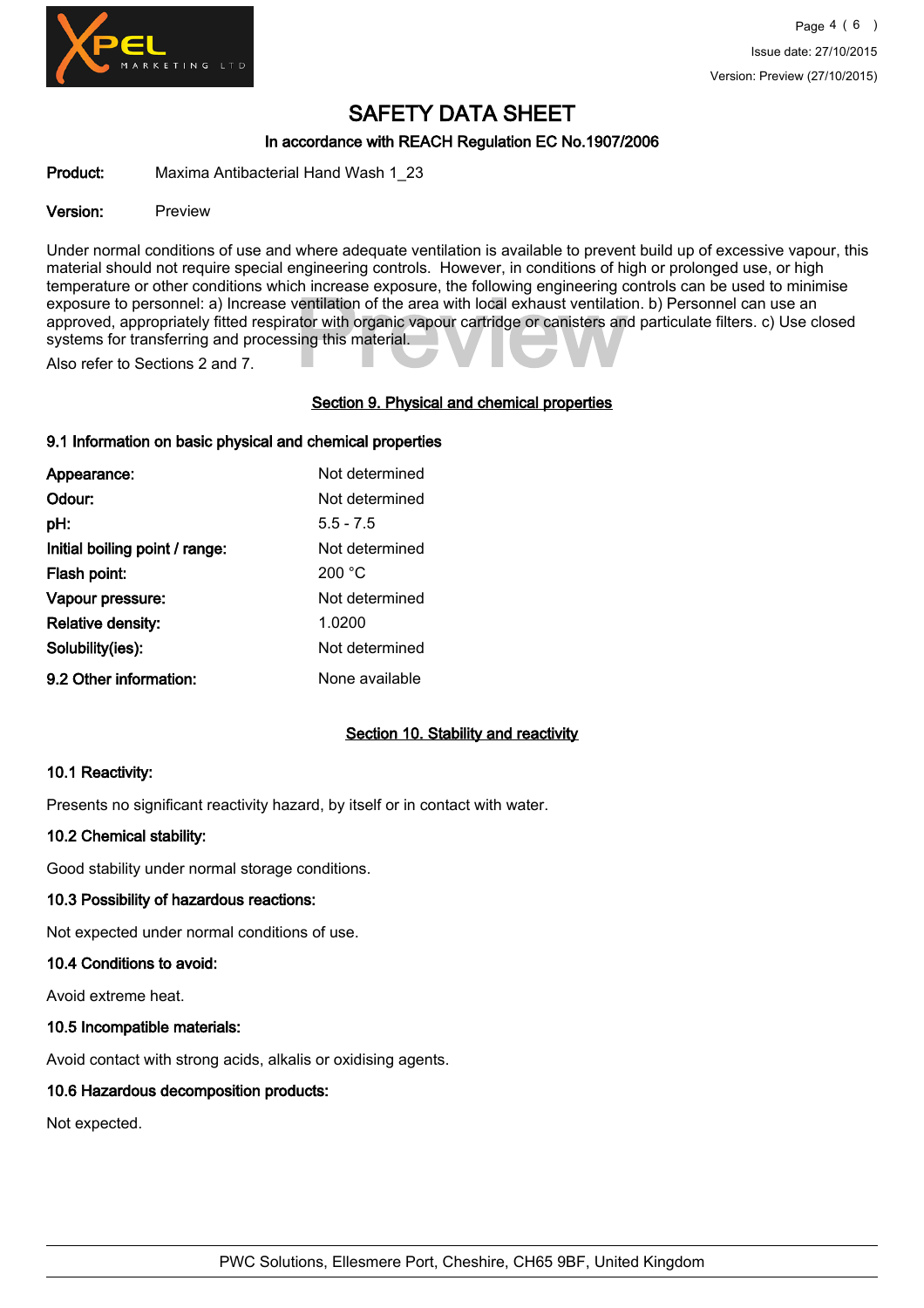

In accordance with REACH Regulation EC No.1907/2006

Product: Maxima Antibacterial Hand Wash 1\_23

Version: Preview

# Section 11. Toxicological information

# 11.1 Information on toxicological effects

This mixture has not been tested as a whole for health effects. The health effects have been calculated using the methods outlined in Regulation (EC) No 1272/2008 (CLP). This material does not meet the criteria for classification for health hazards under Regulation (EC) No 1272/2008.

Assumed Toxicity Value (LD50 or ATE) for Acute Oral Toxicity: Not Applicable Assumed Toxicity Value (LD50 or ATE) for Acute Dermal Toxicity: Not Applicable Assumed Toxicity Value (LC50 or ATE) for Acute Inhalation Toxicity: Not Available **Inhalation Route:** Not Available in the United States of Available in the United States of Available in the United States of Available in the United States of Available in the United States of Available in the United Stat

Information about hazardous ingredients in the mixture

Not Applicable

Refer to Sections 2 and 3 for additional information.

# Section 12. Ecological information

| 12.1 Toxicity:                      | Not available |
|-------------------------------------|---------------|
| 12.2 Persistence and degradability: | Not available |
| 12.3 Bioaccumulative potential:     | Not available |
| 12.4 Mobility in soil:              | Not available |

# 12.5 Results of PBT and vPvB assessment:

This substance does not meet the PBT/vPvB criteria of REACH, annex XIII.

12.6 Other adverse effects: Not available

# Section 13. Disposal considerations

#### 13.1 Waste treatment methods:

Dispose of in accordance with local regulations. Avoid disposing into drainage systems and into the environment. Empty containers should be taken to an approved waste handling site for recycling or disposal.

#### Section 14. Transport information

| 14.1 UN number:                    | Not classified                              |
|------------------------------------|---------------------------------------------|
| 14.2 UN Proper Shipping Name:      | Not classified                              |
| 14.3 Transport hazard class(es):   | Not classified                              |
| Sub Risk:                          | Not classified                              |
| 14.4. Packing Group:               | Not classified                              |
| 14.5 Environmental hazards:        | Not environmentally hazardous for transport |
| 14.6 Special precautions for user: | None additional                             |